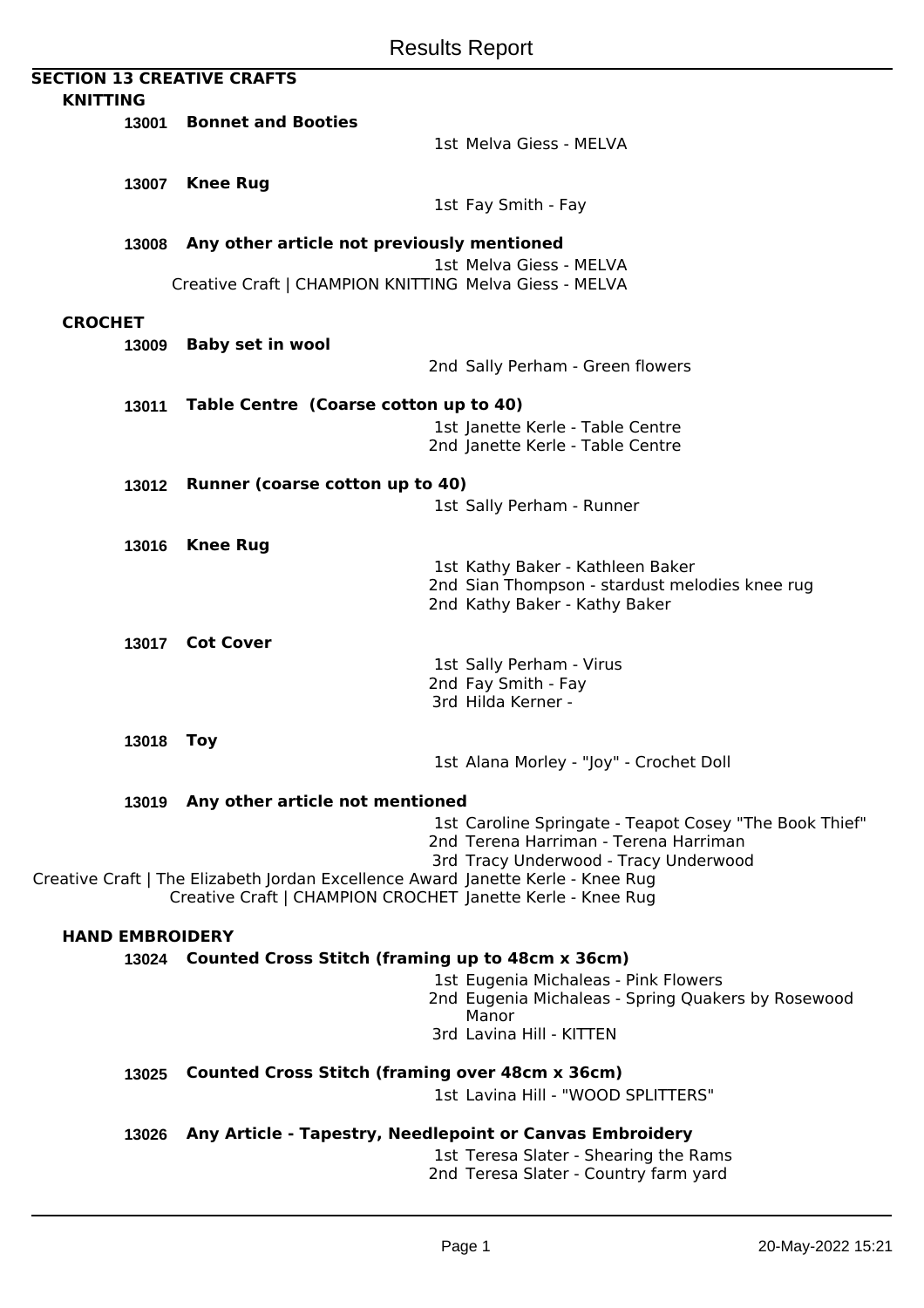|                              | <b>Results Report</b>                                            |                                                                                                      |
|------------------------------|------------------------------------------------------------------|------------------------------------------------------------------------------------------------------|
| 13034                        | Any other Article not previously mentioned                       |                                                                                                      |
|                              | Creative Craft   CHAMPION HAND EMBROIDERY Lynell Jendra - LYNELL | 1st Lynell Jendra - LYNELL                                                                           |
|                              | <b>PATCHWORK AND QUILTING</b>                                    |                                                                                                      |
|                              | 13035 Small quilt, cot or lap quilt                              |                                                                                                      |
|                              |                                                                  | 1st Priscilla Lawrence - Small quilt                                                                 |
|                              |                                                                  | 2nd Beverley Clarke - Counting Sheep<br>3rd Lynell Jendra - LYNELL                                   |
|                              |                                                                  |                                                                                                      |
| 13036                        | <b>Pieced Quilt</b>                                              |                                                                                                      |
|                              |                                                                  | 1st Val Lucas - Patchwork Quilt                                                                      |
| 13038                        | <b>Wall Hanging</b>                                              |                                                                                                      |
|                              |                                                                  | 1st Karen Green - Karen                                                                              |
|                              |                                                                  | 2nd Priscilla Lawrence - True Blue<br>3rd Beverley Smith - Turkish Delight                           |
|                              |                                                                  |                                                                                                      |
| 13039                        | <b>Bag or Tote</b>                                               |                                                                                                      |
|                              |                                                                  | 1st Lynell Jendra - LYNELL<br>2nd Melva Giess - MELVA                                                |
|                              |                                                                  | 3rd Melva Giess - MELVA                                                                              |
| 13040                        | <b>Runner or Table Centre</b>                                    |                                                                                                      |
|                              |                                                                  | 1st Priscilla Lawrence - Floral table runner                                                         |
|                              |                                                                  | 2nd Lynell Jendra - LYNELL                                                                           |
|                              |                                                                  | 3rd Beverley Smith - Daintree NP                                                                     |
| 13041                        | Any other Article not mentioned                                  |                                                                                                      |
|                              |                                                                  | 1st Priscilla Lawrence - Faith and Hope                                                              |
|                              |                                                                  | 2nd Melva Giess - MELVA                                                                              |
| 13043                        | Item of patchwork made in a class with a tutor.                  |                                                                                                      |
|                              |                                                                  | 1st Priscilla Lawrence - Hawaiian Boy (online class with                                             |
|                              |                                                                  | Phyllis Cullen)<br>2nd Joanne Dunglison - Trieste (class done with Qld                               |
|                              |                                                                  | Quilters)                                                                                            |
|                              |                                                                  | Creative Craft   CHAMPION PATCHWORK AND Joanne Dunglison - Trieste (class done with Qld<br>Quilters) |
|                              |                                                                  |                                                                                                      |
| <b>ART / PICTORIAL QUILT</b> |                                                                  |                                                                                                      |
|                              | 13044 Arts/ Pictorial Quilt                                      | 1st Joanne Dunglison - Bush beauties                                                                 |
|                              |                                                                  | 2nd Beverley Smith - Ningaloo Reef                                                                   |
|                              |                                                                  | 3rd Karen Green - Karen                                                                              |
|                              | <b>IPSWICH SHOW CHALLENGE</b>                                    |                                                                                                      |
|                              | 13045 IPSWICH SHOW CHALLENGE                                     |                                                                                                      |
|                              |                                                                  | 1st Judith Robson - Butterfly Bag                                                                    |
|                              |                                                                  | 2nd Beverley Clarke - Twisted log cabin<br>3rd Sally Perham - Flower wall hanging                    |
|                              |                                                                  |                                                                                                      |
| <b>MACHINE SEWING</b>        |                                                                  |                                                                                                      |
| 13046                        | <b>Baby Sewing</b>                                               | 1st Melva Giess - MELVA                                                                              |
|                              |                                                                  | 2nd Susan Olsen - Baby dress                                                                         |

3rd Catherine Scott - CATHERINE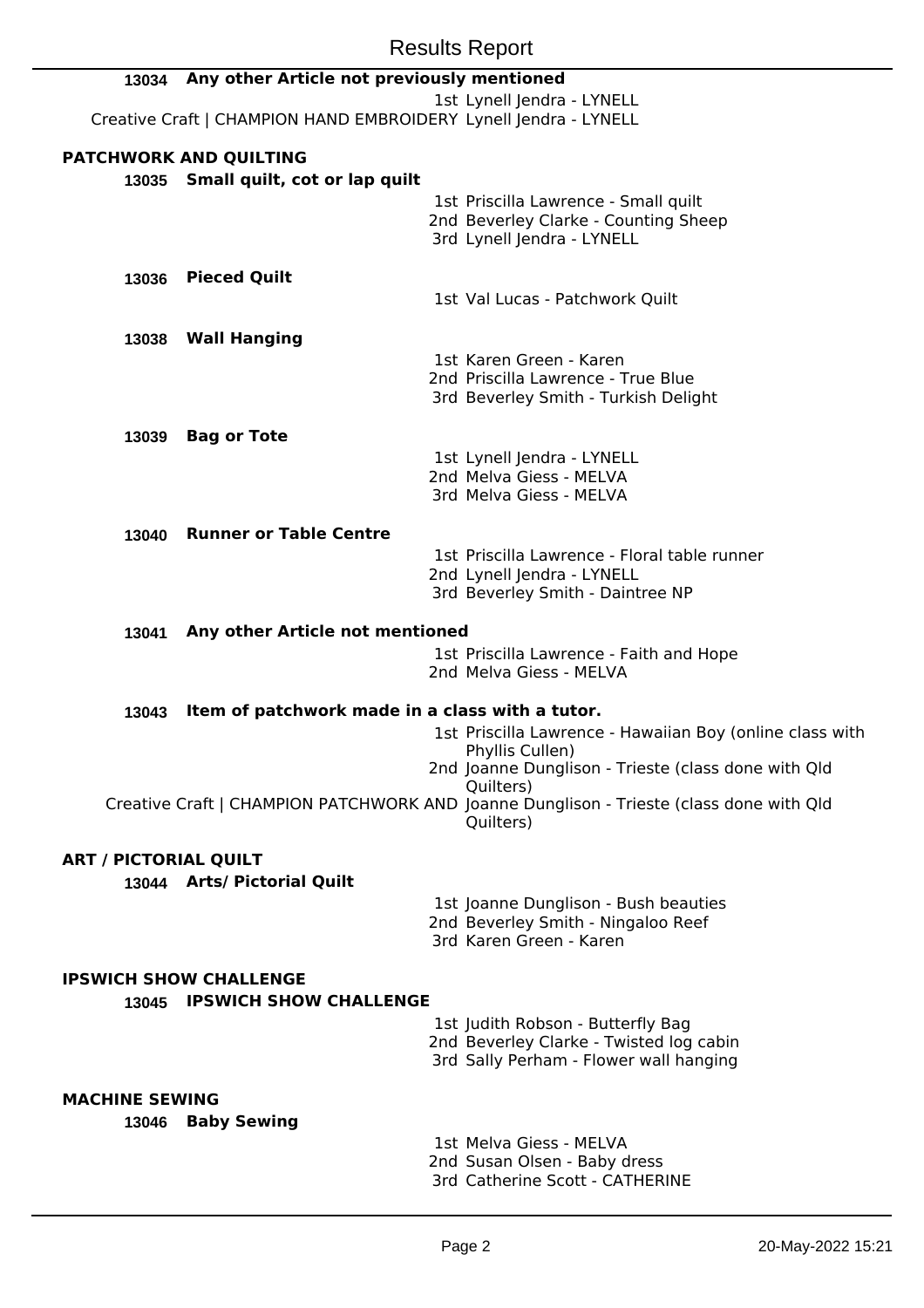| 13047 | <b>Child's Garment</b>        |                                                                     |
|-------|-------------------------------|---------------------------------------------------------------------|
|       |                               | 1st Susan Olsen - child's outfit<br>2nd Catherine Scott - CATHERINE |
|       |                               |                                                                     |
| 13048 | <b>Adult's Garment</b>        |                                                                     |
|       |                               | 1st Susan Olsen - Men's shirt<br>2nd Melva Giess - MELVA            |
|       |                               | 3rd Melva Giess - MELVA                                             |
| 13049 | Any item using stretch fabric |                                                                     |
|       |                               |                                                                     |
|       |                               | 1st Lynell Jendra - LYNELL                                          |
|       |                               | 2nd Melva Giess - MELVA                                             |
| 13050 | <b>Article of Nightwear</b>   |                                                                     |
|       |                               | 1st Melva Giess - MELVA                                             |
| 13051 | <b>Evening Item</b>           |                                                                     |
|       |                               |                                                                     |
|       |                               | 1st Judith Robson - Evening Purse<br>2nd Melva Giess - MELVA        |
|       |                               | 3rd Melva Giess - MELVA                                             |
|       |                               |                                                                     |
| 13052 | <b>Machine Applique</b>       |                                                                     |
|       |                               | 1st Lynell Jendra - LYNELL                                          |
| 13053 | <b>Machine Embroidery</b>     |                                                                     |
|       |                               | 1st Lynell Jendra - LYNELL                                          |
|       |                               | 2nd Melva Giess - MELVA                                             |
|       |                               | 3rd Melva Giess - MELVA                                             |
|       |                               |                                                                     |

**13054 Any other article machine sewing not previously mentioned** Creative Craft | CHAMPION MACHINE SEWING Susan Olsen - child's outfit

## **NEEDLE WORK / HANDCRAFT BY PERSONS 70 YEARS & OLDER**

**13055 KNITTING – any article**

1st Fay Smith - Fay 2nd Betty Swan - Green Childs Jumper

**13056 CROCHET – any article**

1st Janette Kerle - Any Article (Crochet - Knee Rug) 2nd Janette Kerle - Any Article (Crochet - Knee Rug ) 3rd Hilda Kerner -

## **13058 DIAMOND DOTZ – any article**

1st Beverley Smith - Fantasia

- 2nd Lavina Hill DOG
- 3rd Beverley Smith Spring
- 3rd Beverley Smith White Butterfly

## **13059 ANY OTHER ITEM NOT PREVIOUSLY MENTIONED**

1st Beverley Smith - Bird of Paradise

- 2nd Norma TIGER + CUB CROSS STITCH
- 3rd Beverley Smith Rainbow Valley, NT

Creative Craft | CHAMPION 70 YEARS & OVER EXHIBIT Beverley Smith - Bird of Paradise

## **MISCELLANEOUS CRAFT**

**13060 Handmade Decorative Toy/Doll/Bear**

1st Karen Green - Karen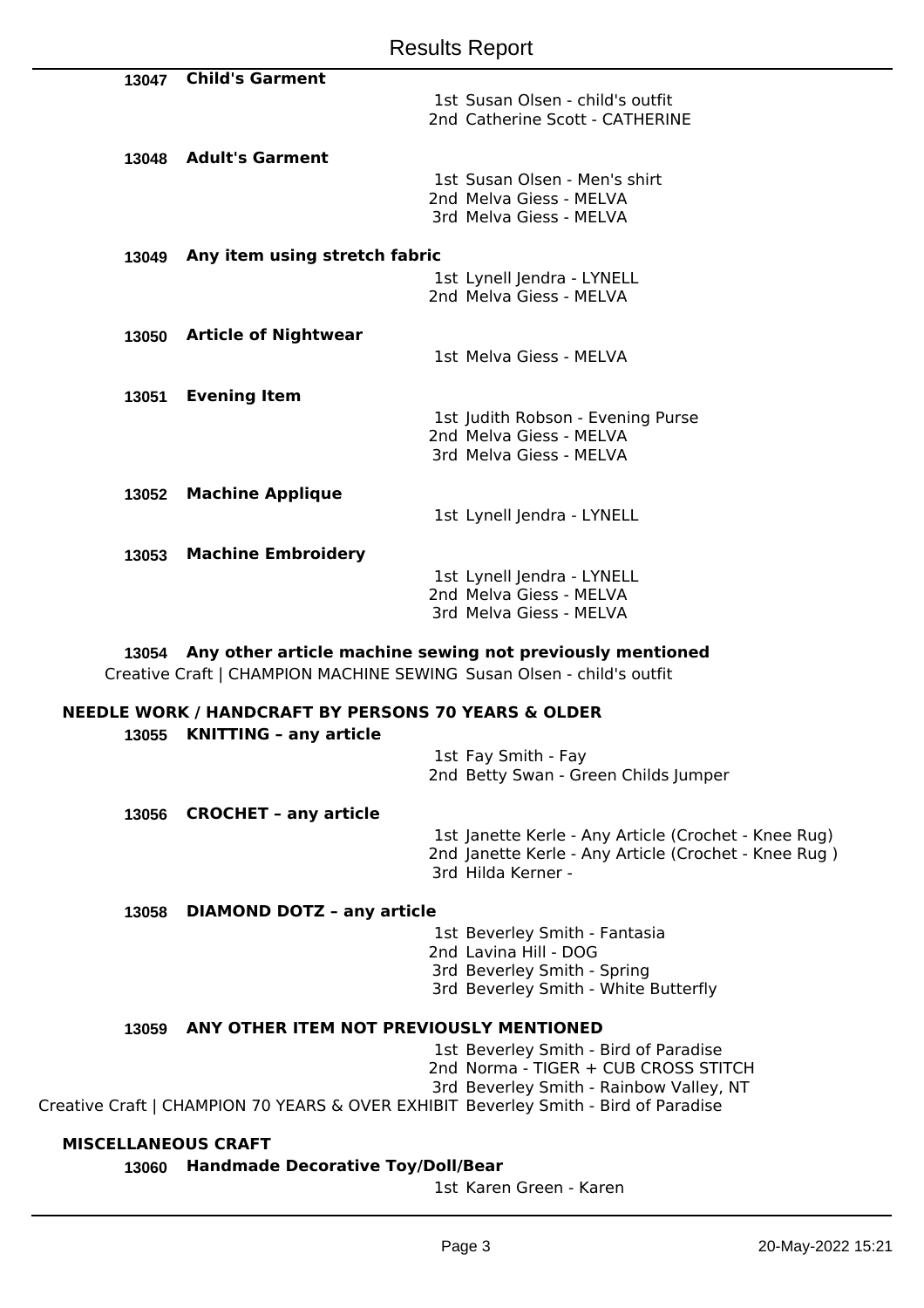| 13062         | Teddy Bear made out of any type of fabric or fibre |  |                                                                                  |
|---------------|----------------------------------------------------|--|----------------------------------------------------------------------------------|
|               |                                                    |  | 1st Karen Green - Karen                                                          |
|               |                                                    |  |                                                                                  |
| 13063         | <b>Soft Toy</b>                                    |  | 1st Karen Green - Karen                                                          |
|               |                                                    |  | 2nd Fay Smith - Fay                                                              |
|               |                                                    |  |                                                                                  |
| 13064         | <b>Recycled Article</b>                            |  | 1st Anastasia Job - crystal unicorn forrest                                      |
|               |                                                    |  | 2nd Anastasia Job - bin chicken pony                                             |
|               |                                                    |  | 3rd Anastasia Job - crystal unicorn purple                                       |
| 13065         | <b>Fabric Bag</b>                                  |  |                                                                                  |
|               |                                                    |  | 1st Judith Robson - 50"s pattern large crossbody bag                             |
|               |                                                    |  | 2nd Melva Giess - MELVA                                                          |
|               |                                                    |  | 3rd Melva Giess - MELVA                                                          |
| 13066         | <b>Christmas Item</b>                              |  |                                                                                  |
|               |                                                    |  | 1st Sian Thompson - wind spinner                                                 |
|               |                                                    |  | 2nd Beverley Smith - Christmas Bunting                                           |
|               |                                                    |  | 3rd Sally Perham - Santa hanging                                                 |
| 13067         | <b>Diamond Dotz - Full Picture</b>                 |  |                                                                                  |
|               |                                                    |  | 1st Lorraine Pointon - MISCELLANEOUS CRAFT                                       |
|               |                                                    |  | 2nd Sally Perham - Dragon<br>3rd Lavina Hill - LADY                              |
|               |                                                    |  |                                                                                  |
| 13068         | <b>Diamond Dotz - Any other article</b>            |  |                                                                                  |
|               |                                                    |  | 1st Barbara Henley - Dragon Lady<br>2nd Donna Nettleton                          |
|               |                                                    |  | 3rd Donna Nettleton - 13068                                                      |
|               |                                                    |  |                                                                                  |
| 13069         | Any other article not mentioned.                   |  |                                                                                  |
|               |                                                    |  | 1st Margaret Aggett - 1950 Painted Farmyard Wooden<br>Chair                      |
|               |                                                    |  | 2nd Chris - Western Fort pt I                                                    |
|               |                                                    |  | 3rd Chris - Western Fort pt II                                                   |
| <b>NOVICE</b> |                                                    |  |                                                                                  |
| 13077         | <b>CROCHET - any article</b>                       |  |                                                                                  |
|               |                                                    |  | 1st Sian Thompson - Mandala                                                      |
|               |                                                    |  | 2nd Hilda Kerner -<br>3rd Phyllis Williams - Blanket Baby                        |
|               |                                                    |  | 3rd Kerrie Lucas - Grey Shrug                                                    |
|               |                                                    |  |                                                                                  |
| 13079         | <b>PATCHWORK - any article</b>                     |  | 1st Renee Blair -                                                                |
|               |                                                    |  |                                                                                  |
|               | <b>SPECIAL NEEDS CLASSES</b>                       |  |                                                                                  |
| 13089         | <b>Paper Mache</b>                                 |  |                                                                                  |
|               |                                                    |  | 1st Ipswich West Special School - ICSS<br>2nd Ipswich West Special School - ICSS |
|               |                                                    |  | 3rd Ipswich West Special School - ICSS                                           |
|               |                                                    |  |                                                                                  |
| 13095         | <b>Diamond Dotz</b>                                |  | 1st Matthew Scott - MATTHEW                                                      |
|               |                                                    |  | 2nd Stephanie Scott - STEPHANIE                                                  |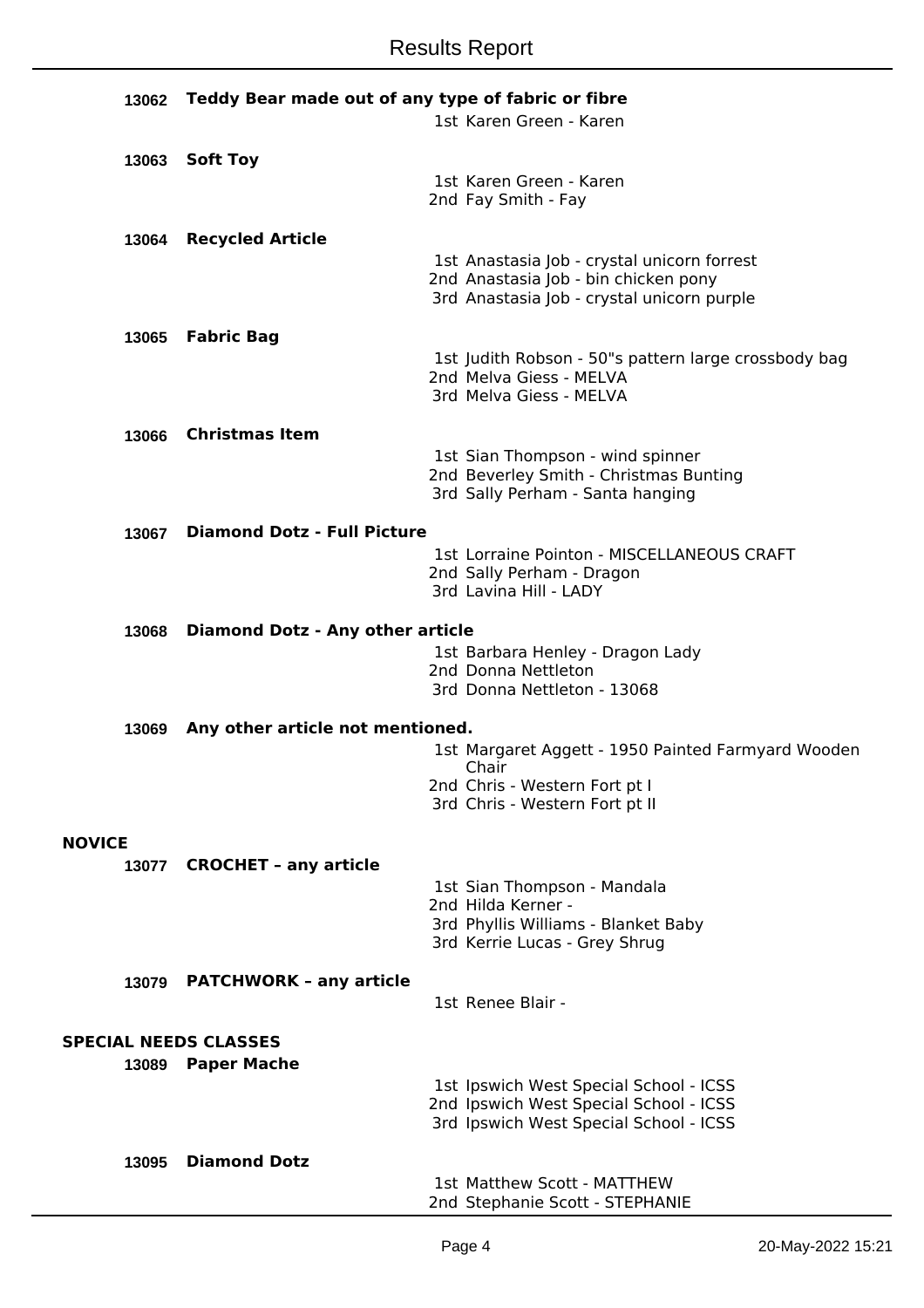|               | 13096 | <b>Colouring in Pictures</b>                  |                                                                                              |
|---------------|-------|-----------------------------------------------|----------------------------------------------------------------------------------------------|
|               |       |                                               | 1st Matthew Scott - MATTHEW                                                                  |
|               | 13097 | <b>Ceramics</b>                               |                                                                                              |
|               |       |                                               | 1st Stephanie Scott - STEPHANIE                                                              |
|               | 13098 | Any other article                             |                                                                                              |
|               |       |                                               | 1st IWSS - IWSS                                                                              |
|               |       |                                               | 2nd Stephanie Scott - STEPHANIE<br>3rd IWSS - IWSS                                           |
|               |       |                                               |                                                                                              |
| <b>JUNIOR</b> |       | 13100 KNITTING - any article                  |                                                                                              |
|               |       |                                               | 1st Natalie Blair - Pom-Pom Lovin'                                                           |
|               | 13101 | <b>CROCHET - any article</b>                  |                                                                                              |
|               |       |                                               | 1st Whitney Edwards - Crochet Sweater                                                        |
|               |       |                                               | 2nd Mali Druve - Flowers                                                                     |
|               |       |                                               | 3rd Whitney Edwards - Crochet Mermaid Beanie<br>3rd Whitney Edwards - Crochet Hunters Beanie |
|               | 13105 | <b>HAND MADE CARD</b>                         |                                                                                              |
|               |       |                                               | 1st Kaleigha Oram - Handmade Card                                                            |
|               |       |                                               | 2nd Ruby Hamilton - HANDMADE Card                                                            |
|               | 13106 | <b>PAINTING/COLOURING IN</b>                  |                                                                                              |
|               |       |                                               | 1st Emily Kemp - Fabric Colouring                                                            |
|               |       |                                               | 2nd Mahala Oram - Tortoise<br>3rd Mitchell Perham - Na                                       |
|               |       | 13107 RECYCLED MATERIALS - under 10 years     |                                                                                              |
|               |       |                                               | 1st Mitchell Perham - Giraffe                                                                |
|               |       |                                               | 2nd Dominik Perham - Car                                                                     |
|               | 13108 | <b>RECYCLED MATERIALS - 10 years and over</b> |                                                                                              |
|               |       |                                               | 1st Natalie Blair - Easter Sun<br>2nd Whitney Edwards - Plastic Bag Basket                   |
|               |       |                                               |                                                                                              |
|               | 13109 | <b>BEADCRAFT - any article</b>                |                                                                                              |
|               |       |                                               | 1st Mitchell Perham - Necklace                                                               |
|               | 13110 | <b>DIAMOND DOTZ</b>                           |                                                                                              |
|               |       |                                               | 1st Whitney Edwards - American Soldiers<br>2nd Indi - Hamilton                               |
|               |       |                                               | 3rd Gabriella Cuneo - Bella                                                                  |
|               | 13111 |                                               | ANY OTHER ARTICLE OF CRAFT NOT MENTIONED - UNDER 8 YEARS                                     |
|               |       |                                               | 1st Gabriella Cuneo - Bella craft                                                            |
|               |       |                                               | 1st Preps + year 1 - Wall hanging Colico Drawing                                             |
|               |       |                                               | 13112 ANY OTHER ARTICLE OF CRAFT NOT MENTIONED - 9 TO 12 YEARS                               |
|               |       |                                               | 1st Micah Edwards - Catapult<br>2nd Micah Edwards - Puzzle                                   |
|               |       |                                               | 3rd J.J. Edwards - Observatory                                                               |
|               |       |                                               | 3rd Eloyna Schutt - Animal Calico Wall hanging                                               |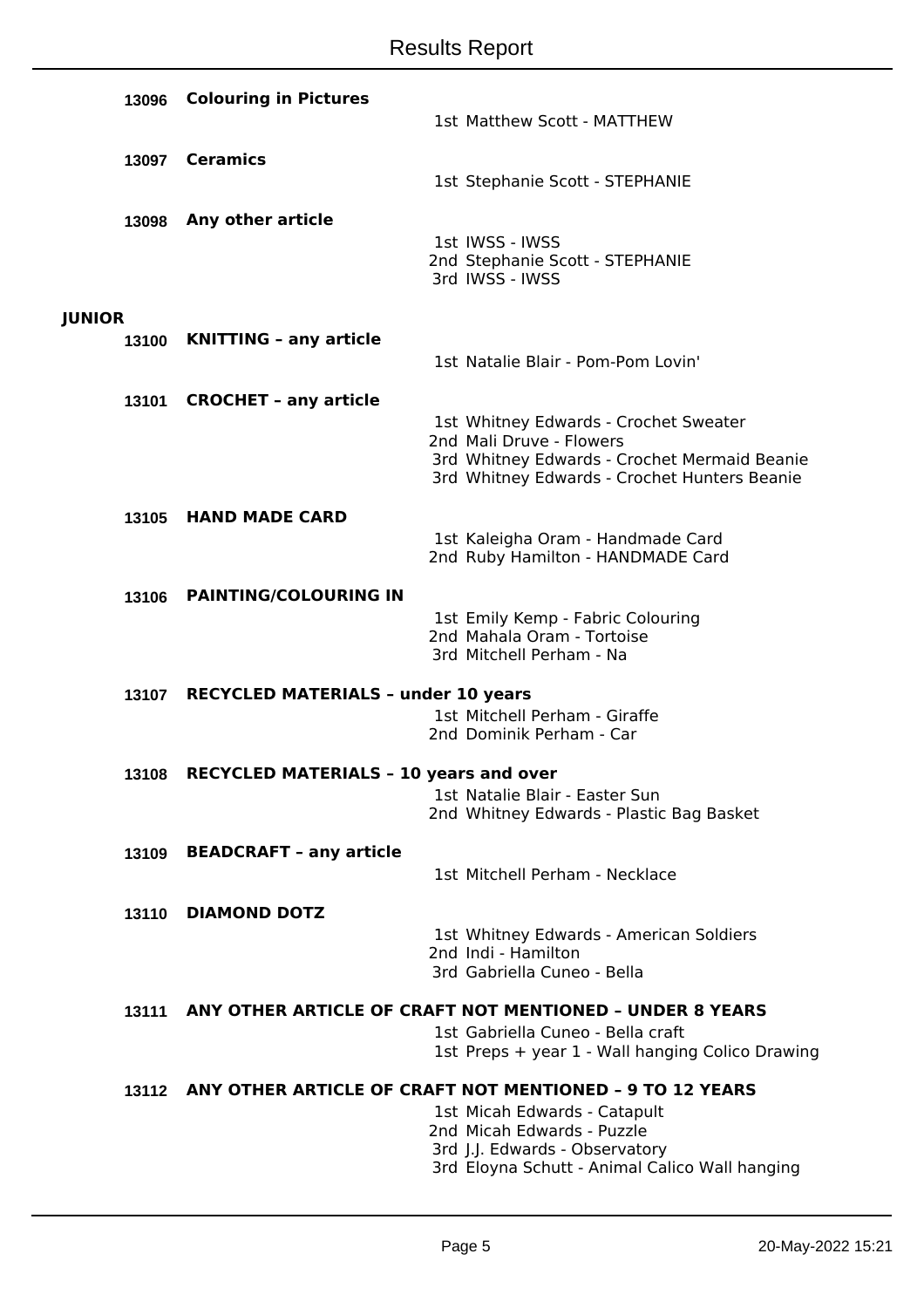|       | <b>Results Report</b>                                                                                                         |
|-------|-------------------------------------------------------------------------------------------------------------------------------|
| 13113 | ANY OTHER ARTICLE OF CRAFT NOT MENTIONED - 13 TO 16 YEARS                                                                     |
|       | 1st Whitney Edwards - Crochet Hook<br>2nd J.J. Edwards - Fishing Lure                                                         |
|       | 13114 ANY ARTICLE OF CRAFT BY A SCHOOL CHILD WITH SPECIAL NEEDS                                                               |
|       | Creative Craft   CHAMPION JUNIOR Natalie Blair - Easter Sun                                                                   |
|       | <b>AGED CARE &amp; DAY RESPITE</b>                                                                                            |
| 13115 | <b>KNITTING - any article</b>                                                                                                 |
|       | 1st Riverview Gardens Aged Care -<br>2nd Riverview Gardens Aged Care -                                                        |
|       | 3rd Riverview Gardens Aged Care -                                                                                             |
|       | 13122 CARD /BOOK MARKS                                                                                                        |
|       | 1st Riverview Gardens Aged Care -                                                                                             |
|       | 2nd Riverview Gardens Aged Care -                                                                                             |
| 13124 | <b>CHRISTMAS THEME - any article</b>                                                                                          |
|       | 1st Riverview Gardens Aged Care -<br>2nd Riverview Gardens Aged Care -                                                        |
|       |                                                                                                                               |
|       | SPINNING, WEAVING AND FIBRE ART                                                                                               |
| 13133 | Dyeing   Two Skeins of hand spun natural fibre.<br>1st Mieke Den Otter -                                                      |
|       | 2nd Dorothy Walsh -                                                                                                           |
| 13134 | Dyeing   Two Skeins of commercially prepared fibre                                                                            |
|       | 1st Mieke Den Otter - creative crafts                                                                                         |
| 13135 | Dyeing   Any Article or garment dyed and embellished with hand stitching                                                      |
|       | 1st Dorothy Walsh -                                                                                                           |
| 13136 | Spinning   1 Skein Raw natural fibre                                                                                          |
|       | 1st Damaris Parker - 8 ply brown wool, chain plied, for                                                                       |
|       | beret<br>2nd Dorothy Walsh -                                                                                                  |
|       |                                                                                                                               |
| 13137 | Spinning   1 Skein Raw Alpaca<br>1st Damaris Parker - 8ply caramel alpaca, for cowl                                           |
|       | 2nd Tracy Underwood - Tracy Underwood                                                                                         |
|       | 3rd Dorothy Walsh -                                                                                                           |
| 13138 | Spinning   1 Skein of Art Yarn                                                                                                |
|       | 1st Mieke Den Otter - spinning weaving and fibre art<br>2nd Damaris Parker - 10ply variegated art yarn, for art               |
|       | weaving                                                                                                                       |
|       | 3rd Tracy Underwood - Tracy Underwood                                                                                         |
| 13140 | Spinning   1 Skein of other fibre                                                                                             |
|       | 1st Dorothy Walsh -                                                                                                           |
|       | 2nd Mieke Den Otter - spinning weaving and fibre arts<br>3rd Damaris Parker - 8ply homegrown cotton, for weaving<br>a bathmat |
| 13141 | <b>Felting   Accessories</b>                                                                                                  |
|       | 1st Damaris Parker - Stormy Day, felted scene shawl<br>2nd Mieke Den Otter - spinning weaving and fibre arts                  |

3rd Dorothy Walsh -